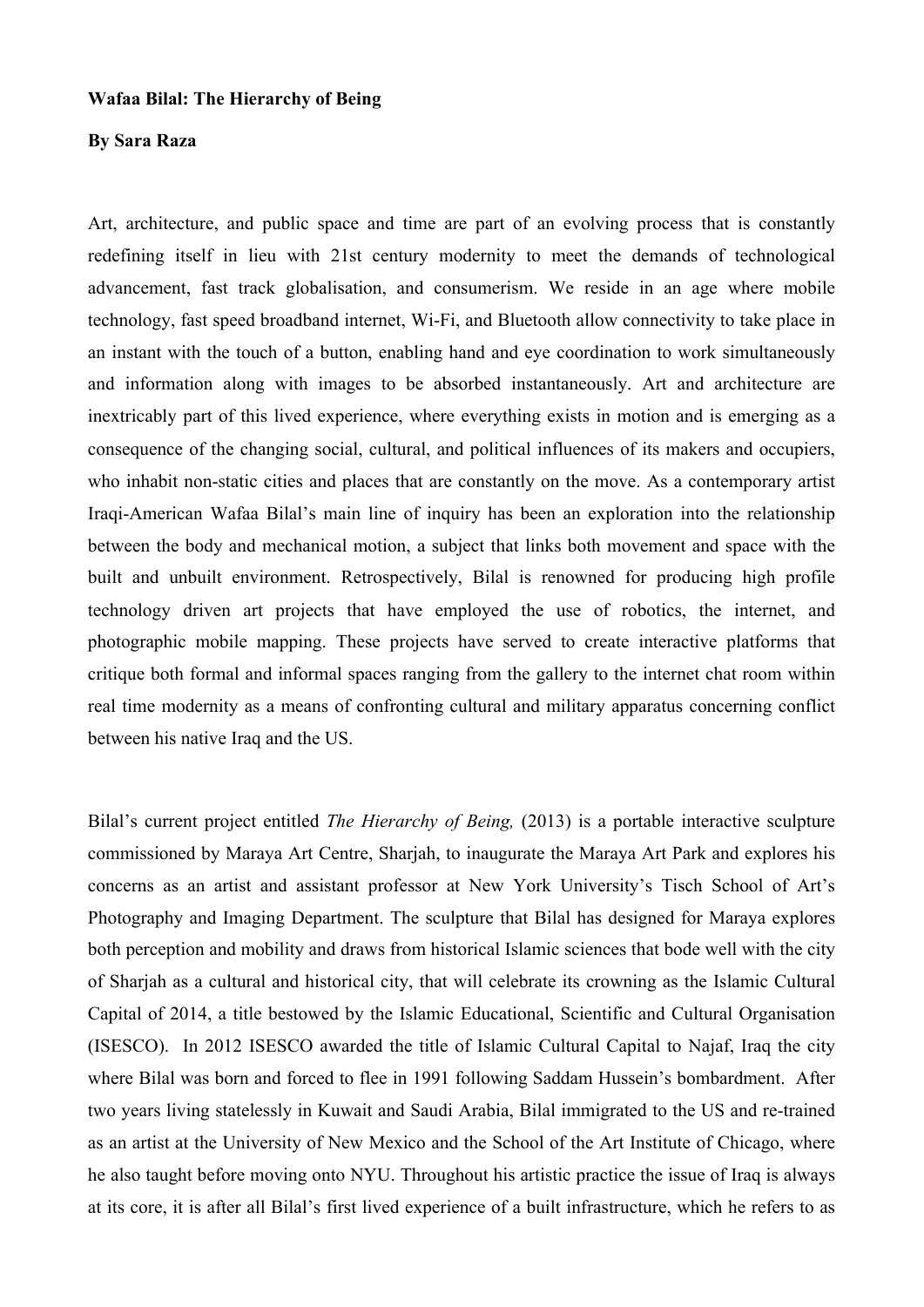his first home from his new remote position in the US where he permanently resides. Subsequently, as a reference to the location of home and culture the narrative and inspiration behind *The Hierarchy of Being* was the thinking of two Iraqi scientists and thinkers from the Golden Era of Islam, the 10/11th century inventor of the camera obscura Ibn Al-Haytham and 12th century Al-Jazari who developed engineering practices for mechanical devices. Both figures are celebrated polymaths and their astounding contribution to modern day sciences was adapted by Bilal in order to experience a new way of seeing and experiencing spatial form. The sculpture that Bilal has created probes the potential of the camera alongside architecture to produce a modern day sculpture that re-creates the function of a pinhole camera and adopts a rotary method. The result observes the physical and the ephemeral as it is absorbed from the outside world, inside the sculpture, which creates a poetic dream like experience that dissolves the scientific barrier between the mechanical process, the looker and the onlooker.

Incidentally, Bilal's first instance of exploring the use of the pin-hole camera and Al-Haytham's discoveries in the field of optics were explored within the highly performative *3rdi* (2010-2011) project in which the artist mounted a camera on the back of his head and employed 3G technology to transmit images to an internet site www.3rdi.me. The website played host to images that were taken by Bilal's camera every minute, 24hrs a day for the duration for one year and were openly available for public consumption and distribution. This project was Bilal's first exploration of a nomadic artistic expression of the mundane, which one could experience both locally and globally as they were being transported through the mechanical extension of the body (the camera) through a Wi-Fi connection linking both the community and the environment where Bilal was located and the events that transpired.

In relation to *The Hierarchy of Being* the event that Bilal has created was one that aspires to perform architecture alongside the lived experience. He has produced a portable sculpture that is a graduation of the *3rdi* project where the potential of the camera has enabled the mobilisation of an architecture of vision, opening up a wider discussion on the relationship between space and time. The flexible nature of the sculpture means that it was designed to be easily dismantled and reassembled in different public spaces with very minimum reconstruction needs. This intentional factor was pre-determined to allow the public's encounter with the sculpture event to be performed in a way in which permanent architecture is not able to do and therefore responds to the shifting terrain of global culture, which is neither fixed nor static. *The Hierarchy of Being* serves to map movements via an interactive process that involves the audience, space, and performance. When the